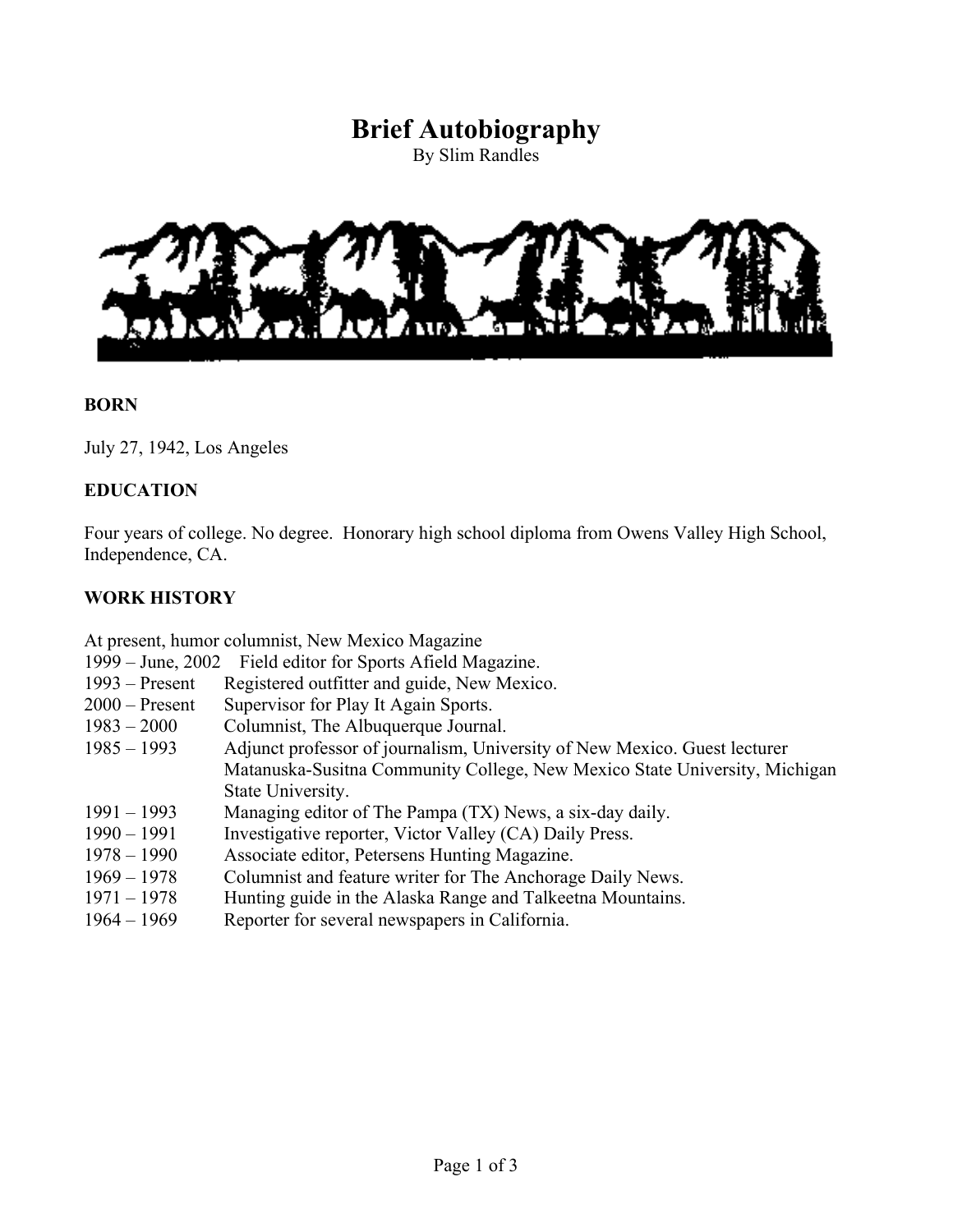## **BOOKS**

*Dogsled, A True Tale of the North*, Winchester Press, 1977

*Hell, I Was There!* (Life Story of Elmer Keith) ghost writer, editor and designer. Petersen Publishing, 1978.

*The Long Dark, An Alaska Winter's Tale*, Alaska Northwest Publishing, 1984. (First novel published in Alaska).

*This Chosen Place* (contributor) by Max Evans, University Press of Colorado, 1996. *Raven's Prey*, McRoy and Blackburn, 1998. (novel)

*Hot Biscuits* (literary anthology) University of New Mexico Press, 2002



**To be published in 2003:**

*Ol' Max* (biography of Max Evans). *Sun Dog Days* (novel) *Dancing Through Dark Timber* (How-to elk hunting book)

## **AWARDS**

Several awards for reporting in California 1964-1968.

- 1970 Best feature series, Alaska Press Club.
- 1970 Pulitzer Prize nomination for series on life in Tlingit villages.
- 1973 Best column, Alaska Press Club.
- 1975 Best column, Alaska Press Club.
- 1975 Best page design, Alaska Press Club.
- 1976 Best feature story, Alaska Press Club.
- 1978 Best column, Alaska Press Club.
- 1980 Best investigative series, Associated Press, California and Nevada.
- 1980 Pulitzer Prize nomination for investigative series on malfeasance at a shelter for battered women.
- 1982 Best feature story, UPI California and Nevada.
- 1982 Honorable mention best feature story, UPI California and Nevada.
- 1983 Best page design, best use of photography, best editorial, Texas Press Club. (small dailies)